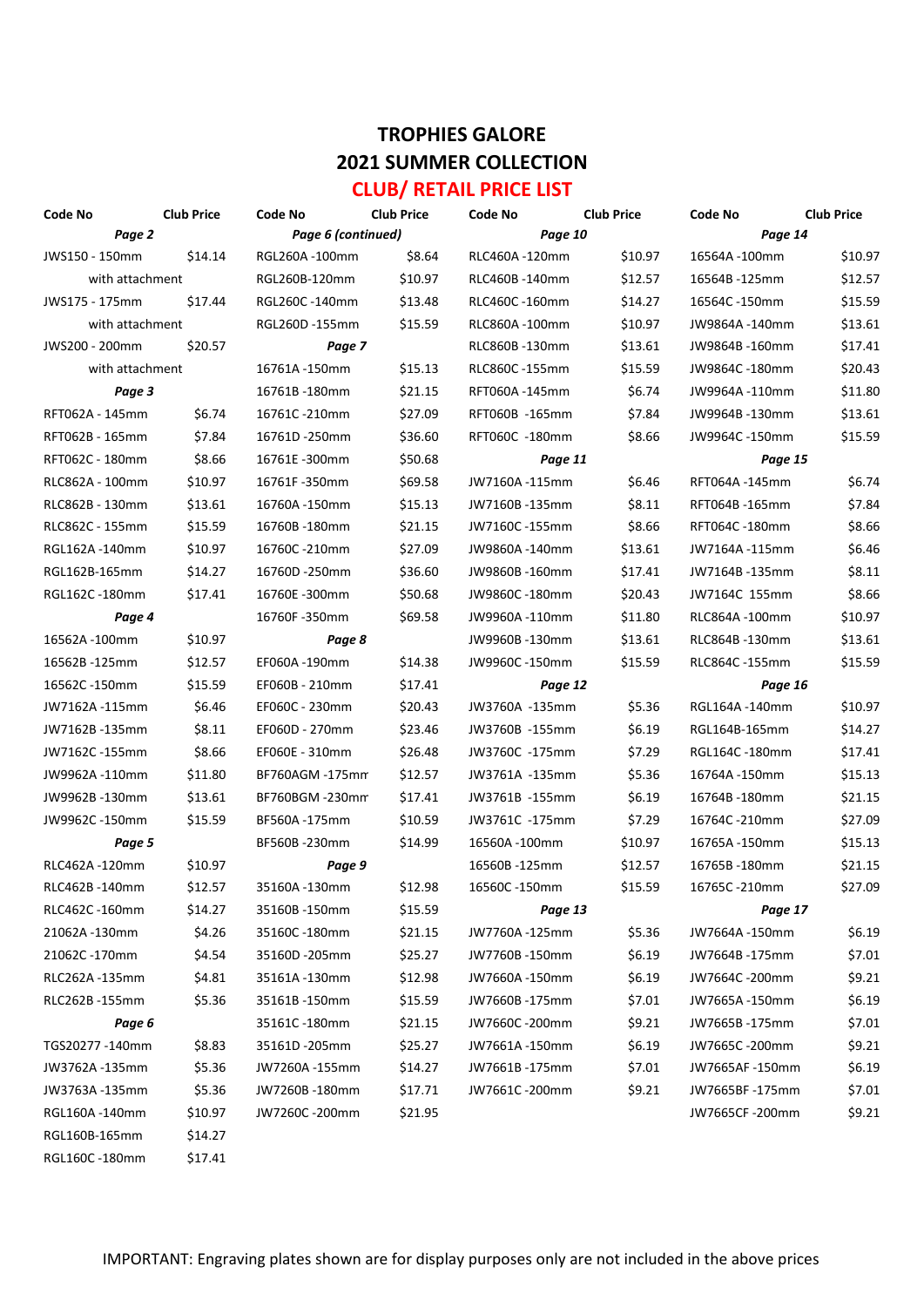| Page 18         |         | Page 22 (Continued) |         | Page 26 (Continued) |         | Page 31        |         |
|-----------------|---------|---------------------|---------|---------------------|---------|----------------|---------|
| TGS20278-140mm  | \$8.83  | RLC468C-160mm       | \$14.27 | RLC458A-120mm       | \$10.97 | JW7798A-125mm  | \$5.36  |
| JW7665AW -150mn | \$6.19  | RFT068A-145mm       | \$6.74  | RLC458B -140mm      | \$12.57 | JW7798B-150mm  | \$6.19  |
| JW7665BW -175mn | \$7.01  | RFT068B-165mm       | \$7.84  | RLC458C-160mm       | \$14.27 | JW7698A-150mm  | \$6.19  |
| JW7665CW -200mn | \$9.21  | RFT068C-180mm       | \$8.66  |                     |         | JW7698B-175mm  | \$7.01  |
| JW7764A -125mm  | \$5.36  | Page 23             |         | RFT058A-145mm       | \$6.74  | JW7699A-150mm  | \$6.19  |
| JW7764B-150mm   | \$6.19  | 16568A-100mm        | \$10.97 | RFT058B-165mm       | \$7.84  | JW7699B-175mm  | \$7.01  |
| RLC464A -120mm  | \$10.97 | 16568B-125mm        | \$12.57 | RFT058C-180mm       | \$8.66  | Page 32        |         |
| RLC464B-140mm   | \$12.57 | 16568C-150mm        | \$15.59 | JW7158A-115mm       | \$6.46  | JW3798A-135mm  | \$5.36  |
| RLC464C -160mm  | \$14.27 | RLC868A-100mm       | \$10.97 | JW7158B-135mm       | \$8.11  | JW3798B-155mm  | \$6.19  |
| Page 19         |         | RLC868B-130mm       | \$13.61 | JW7158C-155mm       | \$8.66  | JW3798C-175mm  | \$7.29  |
| 35165AW -130mm  | \$12.98 | RLC868C -155mm      | \$15.59 | RL910A-130mm        | \$10.70 | JW3799A-135mm  | \$5.36  |
| 35165BW-150mm   | \$15.59 | JW9968A-110mm       | \$11.80 | RL910B-160mm        | \$13.72 | JW3799B-155mm  | \$6.19  |
| 35165AF -130mm  | \$12.98 | JW9968B-130mm       | \$13.61 | RL910C-195mm        | \$16.45 | JW3799C-175mm  | \$7.29  |
| 35165BF-150mm   | \$15.59 | JW9968C-150mm       | \$15.59 | Page 28             |         | RFT098A-145mm  | \$6.74  |
| 35565A -130mm   | \$12.98 | Page 24             |         | JW7674A-150mm       | \$6.19  | RFT098B-165mm  | \$7.84  |
| 35565B -150mm   | \$15.59 | JW3769A-135mm       | \$5.36  | JW7674B-175mm       | \$7.01  | RFT098C-180mm  | \$8.66  |
| 35565AB -130mm  | \$12.98 | JW3769B-155mm       | \$6.19  | JW7675A-150mm       | \$6.19  | Page 33        |         |
| 35565BB-150mm   | \$15.59 | JW3768A-135mm       | \$5.36  | JW7675B-175mm       | \$7.01  | RLC856A-100mm  | \$10.97 |
| Page 20         |         | JW3768B-155mm       | \$6.19  | JW3999A-135mm       | \$5.23  | RLC856B-130mm  | \$13.61 |
| 35164A-130mm    | \$12.98 | JW3768C-175mm       | \$7.29  | JW3999B-150mm       | \$6.33  | RLC856C-155mm  | \$15.59 |
| 35164B-150mm    | \$15.59 | RLC68A-125mm        | \$3.99  | JW3998A-135mm       | \$5.23  | JW7156A-115mm  | \$6.46  |
| 35164C-180mm    | \$21.15 | RLC68B -135mm       | \$5.36  | JW3998B-150mm       | \$6.33  | JW7156B-135mm  | \$8.11  |
| JW9990A-110mm   | \$11.80 | RFT050A-145mm       | \$7.95  | Page 29             |         | JW7156C -155mm | \$8.66  |
| JW9990B-130mm   | \$13.61 | RFT050B-165mm       | \$9.05  | JW9998A-110mm       | \$11.80 | RF19A-115mm    | \$10.15 |
| JW9990C-150mm   | \$15.59 | RFT050C-180mm       | \$9.87  | JW9998B-130mm       | \$13.61 | RF19B-130mm    | \$12.57 |
| JW7790A -125mm  | \$5.36  | Page 25             |         | JW9998C-150mm       | \$15.59 | RF19C -165mm   | \$14.08 |
| JW7790B-150mm   | \$6.19  | JW9958A-110mm       | \$11.80 | RLC898A-100mm       | \$10.97 | Page 34        |         |
| Page 21         |         | JW9958B-130mm       | \$13.61 | RLC898B-130mm       | \$13.61 | RGL156A-140mm  | \$10.97 |
| 35191A-130mm    | \$12.98 | JW9958C-150mm       | \$15.59 | RLC898C-155mm       | \$15.59 | RGL156B-165mm  | \$14.27 |
| 35191B-150mm    | \$15.59 | JW9858A-140mm       | \$13.61 | 16598A-100mm        | \$10.97 | RGL156C-180mm  | \$17.41 |
| 35190A-130mm    | \$12.98 | JW9858B-160mm       | \$17.41 | 16598B-125mm        | \$12.57 | JW9856A -140mm | \$13.61 |
| 35190B-150mm    | \$15.59 | JW9858C-180mm       | \$20.43 | 16598C-150mm        | \$15.59 | JW9856B-160mm  | \$17.41 |
| RLC90B-125mm    | \$5.36  | 16558A-100mm        | \$10.97 | Page 30             |         | JW9856C-180mm  | \$20.43 |
| RGL168A-140mm   | \$10.97 | 16558B-125mm        | \$12.57 | RGL198A-140mm       | \$10.97 | 16556A-100mm   | \$10.97 |
| RGL168B-165mm   | \$14.27 | 16558C-150mm        | \$15.59 | RGL198B-165mm       | \$14.27 | 16556B-125mm   | \$12.57 |
| RGL168C-180mm   | \$17.41 | Page 26             |         | RGL198C-180mm       | \$17.41 | 16556C-150mm   | \$15.59 |
| Page 22         |         | RGL158A -140mm      | \$10.97 | RGL298A-100mm       | \$8.64  | Page 35        |         |
| JW7768A-125mm   | \$5.36  | RGL158B-165mm       | \$14.27 | RGL298B-120mm       | \$10.97 | JW7756A-125mm  | \$5.36  |
| JW7768B-150mm   | \$6.19  | RGL158C-180mm       | \$17.41 | RGL298C-140mm       | \$12.84 | JW7756B-150mm  | \$6.19  |
| JW7768C-175mm   | \$8.11  | JW7758A-125mm       | \$5.36  | RGL298D -155mm      | \$15.59 | JW7756C -175mm | \$8.11  |
| RLC468A -120mm  | \$10.97 | JW7758B-150mm       | \$6.19  | RLC498A-120mm       | \$10.97 | JW7656A-150mm  | \$6.19  |
| RLC468B-140mm   | \$12.57 | JW7758C-175mm       | \$8.11  | RLC498B-140mm       | \$12.57 | JW7656B-175mm  | \$7.01  |
|                 |         |                     |         | RLC498C-160mm       | \$14.27 | JW7656C-200mm  | \$9.21  |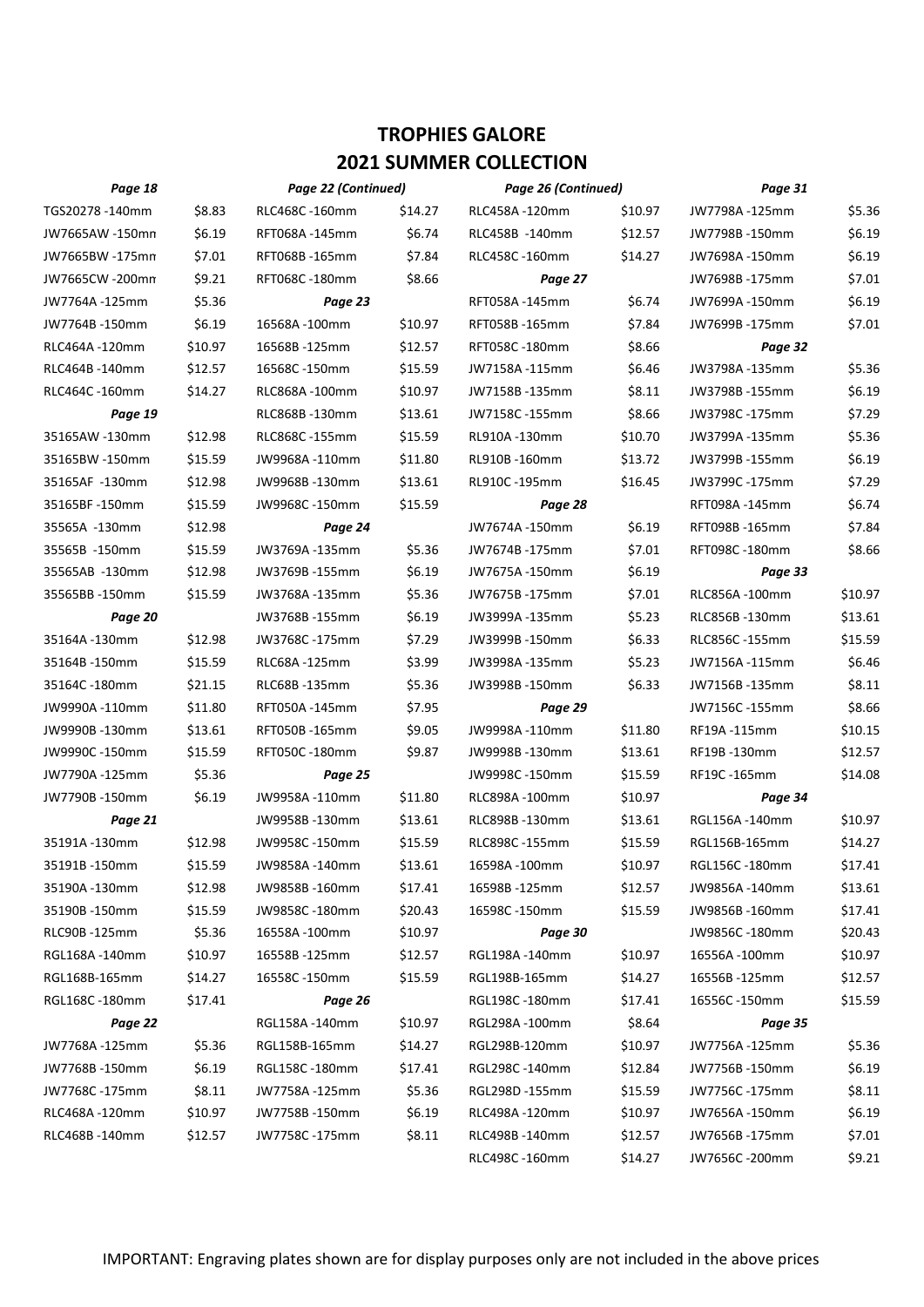| Page 35 (Continued) |         | Page 39 (Continued) |         | Page 42 (Continued) |         | Page 45(Continued)         |         |
|---------------------|---------|---------------------|---------|---------------------|---------|----------------------------|---------|
| JW7657A-150mm       | \$6.19  | TGS20231-310mm      | \$15.68 | TGS20187 -235mm     | \$16.39 | TGS20016-245mm             | \$14.99 |
| JW7657B-175mm       | \$7.01  | TGS20232-210mm      | \$12.16 | TGS20188-250mm      | \$17.05 | TGS20017 - 275mm           | \$16.14 |
| JW7657C-200mm       | \$9.21  | TGS20233-250mm      | \$16.03 | TGS20189 -230mm     | \$13.12 | TGS20018-165mm             | \$8.69  |
| Page 36             |         | TGS20234 -270mm     | \$16.36 | TGS20190 -275mm     | \$16.97 | TGS20019 -180mm            | \$13.92 |
| RLC456A -120mm      | \$10.97 | TGS20235-185mm      | \$11.22 | TGS20191-285mm      | \$17.27 | TGS20020-235mm             | \$17.49 |
| RLC456B-140mm       | \$12.57 | TGS20236-240mm      | \$15.07 | TGS20090 -260mm     | \$15.15 | TGS20021-260mm             | \$18.65 |
| RLC456C -160mm      | \$14.27 | TGS20237 -265mm     | \$16.20 | TGS20091-280mm      | \$15.70 | TGS20022 - 265mm           | \$19.33 |
| JW7155A-115mm       | \$6.46  | TGS20238-210mm      | \$14.27 | TGS20092 -300mm     | \$16.83 | TGS20023 -285mm            | \$20.35 |
| JW7155B-135mm       | \$8.11  | TGS20239-230mm      | \$14.58 | TGS20196 -235mm     | \$14.36 | TGS20024 -320mm            | \$23.21 |
| JW7155C-155mm       | \$8.66  | TGS20240-245mm      | \$15.24 | TGS20197 -250mm     | \$14.63 | TGS20025 -305mm            | \$14.66 |
| 16572A-100mm        | \$10.97 | TGS20241-260mm      | \$15.10 | TGS20198 -265mm     | \$15.29 | TGS20026 -330mm            | \$15.21 |
| 16572B-125mm        | \$12.57 | Page 40             |         | Page 43             |         | TGS20027 -350mm<br>\$16.34 |         |
| 16572C-150mm        | \$15.59 | TGS20159-205mm      | \$9.27  | TGS20199 -230mm     | \$14.66 | Page 46                    |         |
| Page 37             |         | TGS20160-260mm      | \$15.04 | TGS20200 -280mm     | \$18.32 | TGS20156 - 260mm           | \$11.88 |
| RFT072A-145mm       | \$6.74  | TGS20161-275mm      | \$15.35 | TGS20201-305mm      | \$19.47 | TGS20157 -290mm            | \$16.56 |
| RFT072B-165mm       | \$7.84  | TGS20162 -185mm     | \$9.87  | TGS20202 -330mm     | \$20.68 | TGS20158 -345mm            | \$20.24 |
| RFT072C-180mm       | \$8.66  | TGS20163 - 230mm    | \$15.54 | TGS20203 -190mm     | \$8.22  | TGS20032 -305mm            | \$14.82 |
| JW3772A-135mm       | \$5.36  | TGS20164 -245mm     | \$15.87 | TGS20204 -235mm     | \$13.83 | TGS20033 -340mm            | \$18.62 |
| JW3772B-155mm       | \$6.19  | TGS20165 - 205mm    | \$9.27  | TGS20205 -250mm     | \$14.14 | TGS20034 -380mm            | \$21.20 |
| JW3772C-175mm       | \$7.29  | TGS20166 -260mm     | \$15.04 | TGS20206 -265mm     | \$14.82 | TGS20035 -395mm            | \$21.53 |
| JW9972A-110mm       | \$11.80 | TGS20167 -275mm     | \$15.29 | TGS20207 -240mm     | \$14.52 | TGS20036 -180mm            | \$10.40 |
| JW9972B-130mm       | \$13.61 | TGS20168-185mm      | \$9.87  | TGS20208 -280mm     | \$18.34 | TGS20037 -215mm            | \$14.11 |
| JW9972C-150mm       | \$15.59 | TGS20169-230mm      | \$15.54 | TGS20209 -295mm     | \$18.65 | TGS20038-250mm             | \$16.78 |
| Page 38             |         | TGS20170-245mm      | \$15.87 | TGS20210-310mm      | \$19.31 | TGS20039-180mm             | \$10.62 |
| TGS20214 -235mm     | \$13.72 | Page 41             |         | TGS20211-250mm      | \$15.15 | TGS20040 -215mm            | \$14.41 |
| TGS20215 -280mm     | \$17.55 | TGS20171-225mm      | \$13.94 | TGS20212 -275mm     | \$15.84 | TGS20041-255mm             | \$17.00 |
| TGS20216 -295mm     | \$17.85 | TGS20172 -270mm     | \$15.95 | TGS20213 -300mm     | \$16.80 | Page 47                    |         |
| TGS20217-310mm      | \$18.51 | TGS20173-295mm      | \$16.67 | Page 44             |         | TGS20042 -270mm            | \$18.70 |
| TGS20218-270mm      | \$16.45 | TGS20174-320mm      | \$17.68 | TGS20003 - 160mm    | \$7.92  | TGS20043 -310mm            | \$22.36 |
| TGS20219 -295mm     | \$17.13 | TGS20175 -195mm     | \$11.55 | TGS20004 - 195mm    | \$12.60 | TGS20044 -355mm            | \$24.28 |
| TGS20220-320mm      | \$18.15 | TGS20176-250mm      | \$17.27 | TGS20005 - 245mm    | \$16.31 | TGS20045 -275mm            | \$20.82 |
| TGS20221-245mm      | \$18.32 | TGS20177 -275mm     | \$18.40 | TGS20006 - 160mm    | \$7.81  | TGS20046 -310mm            | \$24.70 |
| TGS20222 - 265mm    | \$18.73 | TGS20178-300mm      | \$19.58 | TGS20007 - 195mm    | \$12.49 | TGS20047 -340mm            | \$25.69 |
| TGS20223-285mm      | \$19.50 | TGS20179 -150mm     | \$9.05  | TGS20008 - 245mm    | \$16.20 | TGS20048 -355mm            | \$26.07 |
| TGS20224-305mm      | \$20.32 | TGS20180-200mm      | \$14.08 | TGS20009 - 280mm    | \$15.18 | TGS20049 - 265mm           | \$16.20 |
| TGS20225 -215mm     | \$17.60 | TGS20181-215mm      | \$14.47 | TGS20010 -305mm     | \$18.23 | TGS20050-300mm             | \$21.07 |
| TGS20226-265mm      | \$21.26 | TGS20182 -150mm     | \$9.05  | TGS20011 - 160mm    | \$7.92  | TGS20051-350mm             | \$22.94 |
| TGS20227-290mm      | \$22.41 | TGS20183-200mm      | \$14.08 | TGS20012 - 195mm    | \$12.60 | TGS20052 - 270mm           | \$19.83 |
| TGS20228 -315mm     | \$23.62 | TGS20184 -215mm     | \$14.47 | TGS20013 - 245mm    | \$16.31 | TGS20053 -305mm            | \$23.49 |
| Page 39             |         | Page 42             |         | Page 45             |         | TGS20054 -355mm            | \$26.04 |
| TGS20229-270mm      | \$14.00 | TGS20185-185mm      | \$13.50 | TGS20014 -165mm     | \$8.33  | Page 48                    |         |
| TGS20230-295mm      | \$14.60 | TGS20186-220mm      | \$16.12 | TGS20015 -220mm     | \$13.83 | TGS20055-270mm             | \$19.94 |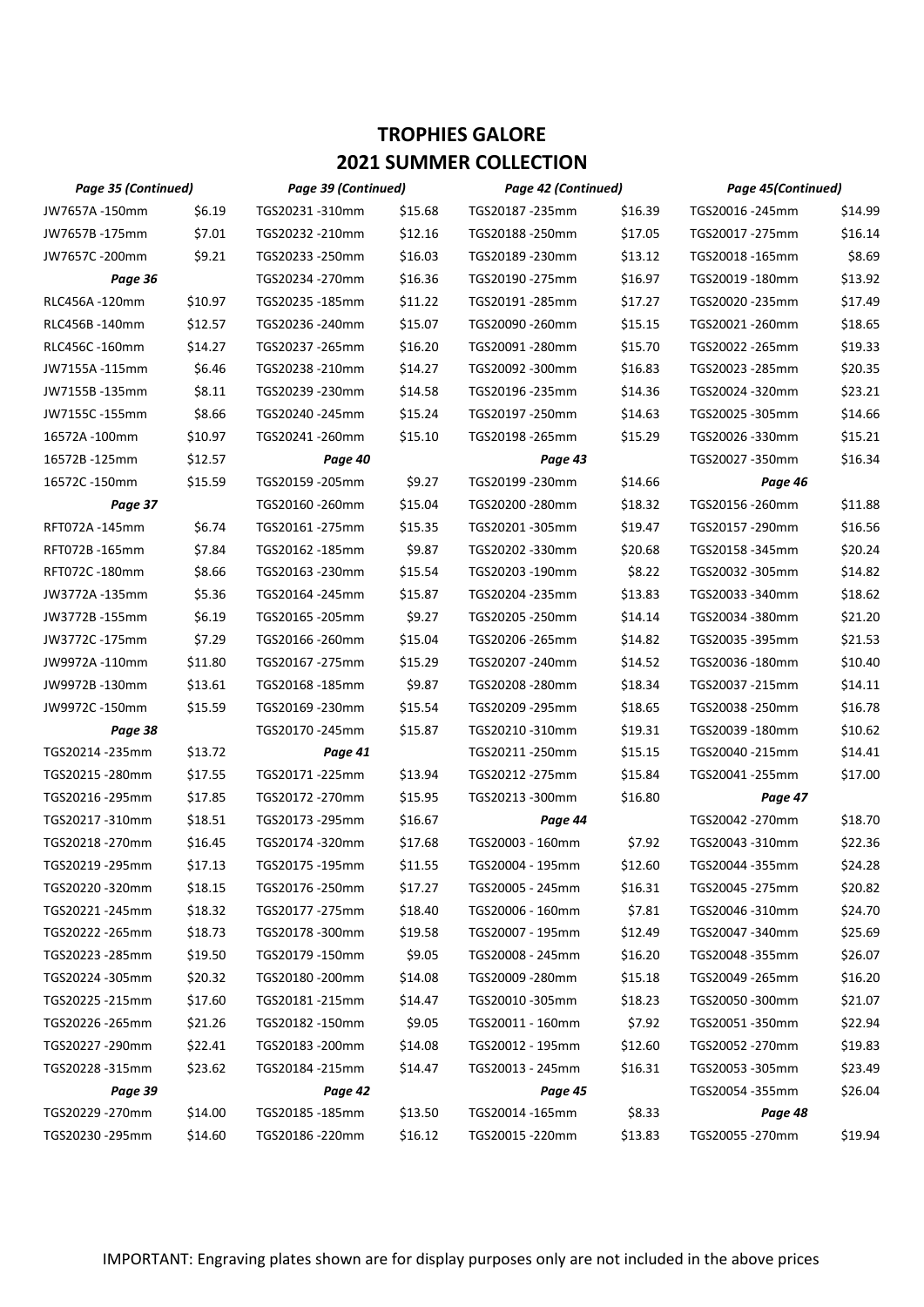| Page 48 (Continued) |         | Page 51 (Continued) |         | <b>Page 54(Continued)</b> |         | Page 57            |         |
|---------------------|---------|---------------------|---------|---------------------------|---------|--------------------|---------|
| TGS20056-285mm      | \$24.97 | TGS20095-270mm      | \$13.75 | TGS20243 -240mm           | \$18.51 | TGS20255-125mm     | \$19.22 |
| TGS20057-320mm      | \$28.60 | TGS20096-230mm      | \$14.22 | TGS20244 -295mm           | \$20.05 | TGS20256-145mm     | \$21.20 |
| TGS20058 -275mm     | \$18.70 | TGS20097-255mm      | \$15.26 | TGS20150-155mm            | \$9.74  | TGS20257-165mm     | \$23.49 |
| TGS20059-310mm      | \$22.66 | TGS20098-285mm      | \$16.58 | TGS20151-190mm            | \$14.41 | TGS20258-125mm     | \$18.65 |
| TGS20060 -350mm     | \$26.48 | TGS20099-305mm      | \$17.74 | TGS20152 - 240mm          | \$18.10 | TGS20259-145mm     | \$20.46 |
| TGS20061-265mm      | \$18.34 | TGS20100-180mm      | \$12.18 | TGS20248-255mm            | \$12.87 | TGS20260-165mm     | \$22.74 |
| TGS20062 -290mm     | \$21.81 | TGS20101-195mm      | \$12.46 | TGS20249 -280mm           | \$13.23 | <b>BMG4A-125mm</b> | \$16.64 |
| TGS20063 -345mm     | \$25.49 | TGS20102 -210mm     | \$13.12 | TGS20250-305mm            | \$14.55 | BMG4B-145mm        | \$18.45 |
| TGS20064 - 285mm    | \$21.75 | TGS20103 -225mm     | \$13.42 | TGS20251-335mm            | \$14.91 | BMG4C-165mm        | \$20.74 |
| TGS20065 -345mm     | \$25.19 | TGS20104 -160mm     | \$7.56  | TGS20252 -230mm           | \$16.72 | Page 58            |         |
| TGS20066-355mm      | \$25.85 | TGS20105 -210mm     | \$11.63 | TGS20253 -285mm           | \$20.60 | <b>BMG5A-125mm</b> | \$16.64 |
| Page 49             |         | TGS20106 -250mm     | \$15.68 | TGS20254 -305mm           | \$21.75 | BMG5B-145mm        | \$18.45 |
| TGS20067-220mm      | \$14.05 | TGS20107 - 265mm    | \$15.98 | Page 55                   |         | BMG5C-165mm        | \$20.74 |
| TGS20068 -235mm     | \$14.38 | Page 52             |         | WCK002-160mm              | \$52.11 | BMG3A-125mm        | \$16.64 |
| TGS20069-250mm      | \$15.04 | TGS20108-170mm      | \$11.72 | WCK003-160mm              | \$74.11 | BMG3B-145mm        | \$18.45 |
| TGS20070-195mm      | \$10.56 | TGS20109 -225mm     | \$15.40 | WCK004-165mm              | \$54.86 | BMG3C-165mm        | \$20.74 |
| TGS20071-300mm      | \$17.63 | TGS20110-250mm      | \$16.53 | WCK005 -155mm             | \$54.86 | <b>BMG6A-125mm</b> | \$16.64 |
| TGS20072 -325mm     | \$18.81 | TGS20111-130mm      | \$8.72  | WCK006-180mm              | \$60.36 | <b>BMG6B-145mm</b> | \$18.45 |
| TGS20073 -350mm     | \$19.99 | TGS20112-145mm      | \$9.60  | WCK007-165mm              | \$45.51 | BMG6C-165mm        | \$20.74 |
| TGS20074-195mm      | \$13.42 | TGS20113-165mm      | \$11.99 | WCK008-170mm              | \$45.51 | Page 59            |         |
| TGS20075 -285mm     | \$16.94 | TGS20114 - 265mm    | \$13.50 | WCK009-165mm              | \$45.51 | BM005-50mm         | \$2.70  |
| TGS20076-310mm      | \$18.23 | TGS20115-295mm      | \$14.11 | G0065 -490ml              | \$12.71 | BM002 -50mm        | \$2.70  |
| TGS20077 -235mm     | \$14.03 | TGS20116-315mm      | \$15.18 | G0079 -195ml              | \$12.05 | BM006-50mm         | \$2.70  |
| TGS20078-280mm      | \$17.41 | TGS20117-230mm      | \$15.10 | G0080-350ml               | \$12.05 | BM004 -50mm        | \$2.70  |
| TGS20079-305mm      | \$18.54 | TGS20118-255mm      | \$16.23 | G1536-435ml               | \$11.39 | BM003-50mm         | \$2.39  |
| TGS20080-330mm      | \$19.75 | TGS20119 -280mm     | \$17.41 | G2015-470ml               | \$11.39 | BM001 -50mm        | \$2.70  |
| Page 50             |         | Page 53             |         | G4995-370ml               | \$10.73 | BM007 -50mm        | \$2.39  |
| TGS20081-285mm      | \$16.01 | TGS20120-215mm      | \$14.44 | G5129 -500ml              | \$14.03 | BM008-50mm         | \$2.70  |
| TGS20082-310mm      | \$16.61 | TGS20121-260mm      | \$19.75 | G5299-400ml               | \$12.71 | BM010-50mm         | \$2.70  |
| TGS20083-325mm      | \$17.74 | TGS20122 - 275mm    | \$20.02 | Page 56                   |         | BM011-50mm         | \$2.39  |
| TGS20084-290mm      | \$17.22 | TGS20123 - 285mm    | \$20.68 | GP64BL-150mm              | \$13.61 | BM009 -50mm        | \$2.39  |
| TGS20085-310mm      | \$17.82 | TGS20124-290mm      | \$17.63 | GP75BL-180mm              | \$16.80 | MM8050-50mm        | \$3.66  |
| TGS20086-330mm      | \$18.95 | TGS20125 -320mm     | \$20.68 | GP86BL-200mm              | \$20.87 | BM211-70mm         | \$3.99  |
| TGS20087-335mm      | \$17.02 | TGS20126-260mm      | \$12.07 | GP64RD-150mm              | \$13.61 | BM209 -70mm        | \$4.79  |
| TGS20088-355mm      | \$17.63 | TGS20127-290mm      | \$16.75 | GP75RD-180mm              | \$16.80 | Page 60            |         |
| TGS20089-375mm      | \$18.76 | TGS20128-330mm      | \$20.57 | GP86RD-200mm              | \$20.87 | BM015 -50mm        | \$2.39  |
| TGS20147-270mm      | \$13.39 | TGS20129-350mm      | \$20.87 | GP64BK-150mm              | \$13.61 | BM012 -50mm        | \$2.39  |
| TGS20148 -290mm     | \$14.00 | TGS20130-215mm      | \$15.13 | GP75BK-180mm              | \$16.80 | BM014 -50mm        | \$2.39  |
| TGS20149-310mm      | \$15.07 | TGS20131-245mm      | \$18.95 | GP86BK-200mm              | \$20.87 | BM013 -50mm        | \$2.70  |
| Page 51             |         | TGS20132 - 260mm    | \$19.28 | GP64GN-150mm              | \$13.61 | MS2060-60mm        | \$3.30  |
| TGS20093-220mm      | \$12.07 | Page 54             |         | GP75GN -180mm             | \$16.80 | MS2062-60mm        | \$3.30  |
| TGS20094-250mm      | \$12.79 | TGS20242 -195mm     | \$17.33 | GP86GN-200mm              | \$20.87 | MS2064-60mm        | \$3.30  |